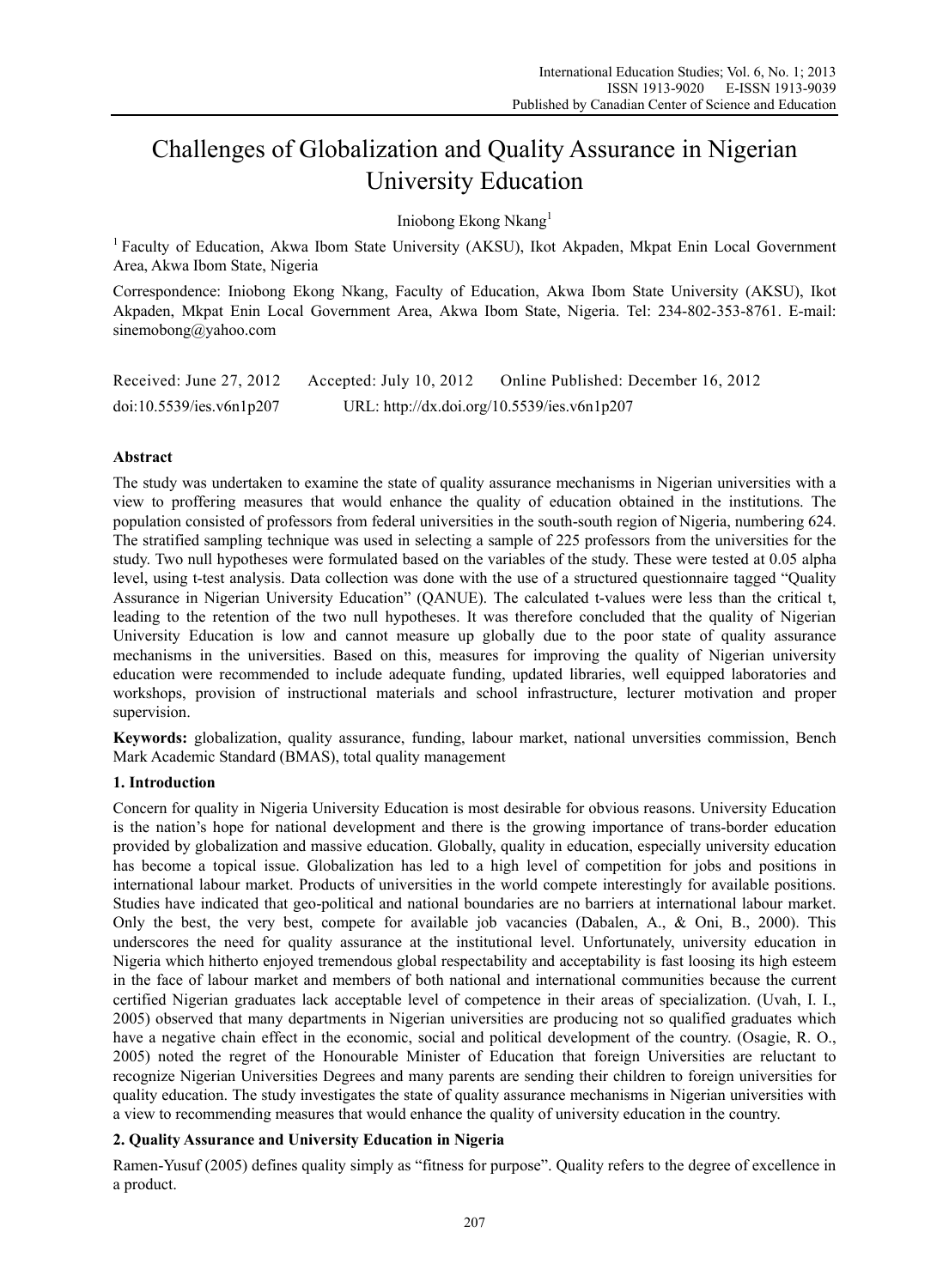It is the combination of all attributes and peculiar features that make a product (good or service) fit for a purpose. Quality assurance is the process of maintaining standards in products or services. Quality in Nigerian University Education is a multidimensional concept which should embrace all its functions and activities: teaching and academic programmes, research and scholarship, staffing, students, buildings, facilities, equipment, services to the community and the academic environment (UNESCO, 2000). (Okebukola, P., 2004) sees quality assurance in Nigerian Universities as a process of continuous improvement in the quality of teaching and learning activities which will be achieved via pathways of employing mechanisms, internal and external to the universities. It is ensuring that the provisions of the Minimum Academic Standards (MAS) are attained, maintained and enhanced. The certificates, the diplomas and the degrees awarded by Nigerian universities should assure employers, Nigerian and International Communities that graduates of their academic disciplines have attained an acceptance level of competence in their areas of specialization and so are fit for employment and further studies.

#### (Norah Omoregie, 2008)

The issue of comparability and international competitiveness of qualifications is seen in the quality of education which includes the learning environment (process) and students' outcomes. The graduates should be able to go out to the society and prove their worth by their level of performance in the competitive labour market. Problems that undermine quality assurance in Nigerian Universities are enormous. The scenario in the Nigerian university system indicates that there is crisis in Nigerian Universities, when viewed against different reports from scholars, (Babalola, J. B., 2001; Adedipe, R. O., 2005). The impact of the crisis as reported by (Ajayi, K., 2004) indicated that employers complained about considerable fall in standard over past decades and that a university degree is no longer a guarantee of communication skills and technical competence, and as a result, our graduates are viewed as half-baked.

The decay manifests variously as staff and students indiscipline, poor remuneration and poor working conditions, dilapidated facilities and obsolete equipment, bad administration, inadequate funding, enrolment explosion, cultism, academic dishonesty, strike actions, crises of succession of vice-chancellors, sexual harassment, drug abuse, poor research culture and general apathy to work and learning.

(Birnbaum, T., 2004) discussed the diversity in quality of higher education, and offered three dimensional typologies in discussing quality, namely, the meritocratic, which is the institution's conformity to professional and scholarly norms with the academic profession as the reference point. Secondly, the socialistic, which is the degree to which the institutions satisfy the needs of important collective constituents, and thirdly, the individualistic, which is the contribution the institution makes to the personal growth of students. Thus, quality in education is a mute dimensional concept interpreted by different stakeholders, such as government, teachers, administrators, students and employers. This assessment is done according to their set of criteria.

(Obanya, P., 2002) identified the essential elements of quality in education which make inputs into the university education and the process through which they can influence the quality.

| Inputs                   | <b>Process</b>                                                                                                                                                                  |
|--------------------------|---------------------------------------------------------------------------------------------------------------------------------------------------------------------------------|
| Society                  | Participatory process of programme development, full societal acceptance and ownership of<br>programme.                                                                         |
| Policy                   | Democratic/formulation and articulation of policy, adaptability to local conditions                                                                                             |
| Management<br>frame work | Decentralization/devolution of power and initiatives to the grassroots levels, empowerment,<br>autonomy for operations down the line.                                           |
| Teaching<br>force        | Qualitatively adequate, adequately educated and professionally prepared.                                                                                                        |
| Curriculum               | Responsive to individual and societal needs and aspirations, comprehensive coverage,<br>adaptable to changing needs, time and conditions.                                       |
| Infrastructure           | Quantitatively, aesthetically, specially adequate, learners and teachers friendly, adequate<br>classrooms, workrooms, recreational facilities, toilet and first aid facilities. |
| Materials                | Judicious mix of print/audio text, video, electronic teaching/learning facilities closely<br>related to the goals of the curriculum, user friendly and qualitatively adequate.  |

Source: Obanya, P. (2002)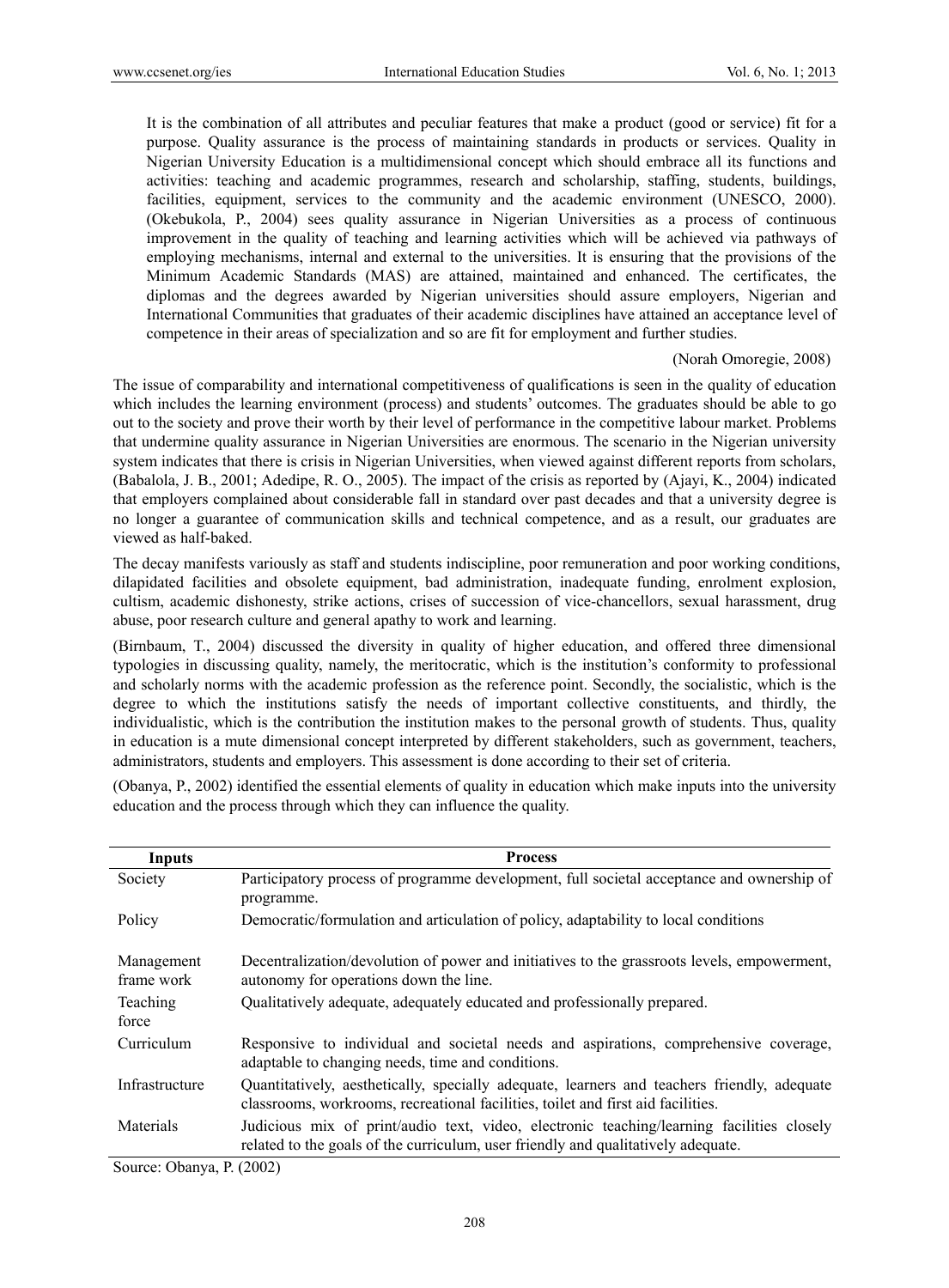According to (Popoola, S. O., 2006), a serious threat to achieving quality in students' academic performance is population explosion of students across all levels of education. This according to the researcher, calls for new strategies in the assessment of students' academic performance. Nwana, in Ugodulunwa and Mustapha, A. Y. (2005), concluded in a study that the overall assessment of credibility of Nigerian Universities is only far less than adequate. Other threats to achieving quality in students' academic performance include incessant strike actions by teachers, inadequate infrastructures, inadequate funding, dearth of measurement experts, poorly constructed tests, domestic responsibilities of female students, gender stereotype in curriculum, cultural differences in some ethnic group, religious beliefs of the people, among others.

From the point of view of (Ciwar, A. M., 2005), quality assurance in education has to do with setting standards for the various processes and activities that lead to the production of graduates by the universities. These processes and activities include: requirements for admission, programme duration, course content, quality of teachers, standard of instructional infrastructure and facilities, the university environment from a holistic perspective, quality of examination items, supervision, moderation of results and grading system.

According to (Yawari, S. L., 2002) quality assurance is different from quality control by being either a before or a during-the-event process. According to him, quality is designed into the process from the beginning to ensure that the product is produced to a predetermined specification. Quality assurance is one of the key concepts of total quality management. This means a system of running the affairs of an organisation or institution such that all aspects of the organisation and appropriate resources are provided and utilized towards actualizing the goals of the organization. In education, quality assurance is seen as an error-preventive before-the-event process located in the purview of instructional and school supervision (Okorie, N. C., & Uche, U. A., 2004).

In order to realize a credible quality assurance framework for Nigerian University education, it must be built on a preventive management theory that works on its own towards the realization of productivity and excellence in the system. This theory must be based on the major performance indicators on the Minimum Academic Standards for undergraduate programmes in Nigerian Universities. These performance indicators represent the laid down standard for the institutions of higher learning to comply with.

The near absence of total quality management work culture is a major factor militating against quality assurance in Nigerian University education. The value for collaboration, teamwork, crave for quality and continuous improvement are all ingredients of the TQM culture which are lacking in the system. There is insufficient manpower, and the required resources and environment that will prepare the ground for the workability of the framework are yet to be provided in most universities. Another hindrance is unnecessary bureaucracy. Personal interest as against the public interest constitutes yet another problem. Other obstacles impeding quality assurance in Nigerian University education are budget constraint, corruption, sincerity of implementation and quality assurance system development.

For quality to be realized in Nigerian University education there is need for effective supervision of the academic and non-academic staff of Universities. Supervision involves the use of expert knowledge and experience to oversee, evaluate and coordinate the process of improving teaching and learning activities in schools. The key factors in institutions of higher learning include the students, without whom the institution will not be established, the teachers without whom the curriculum will not be delivered, and the non-tutorial staff, both the junior and senior, without whom the academic activities cannot function (Egbo, A. C., 2007). Supervision creates the awareness of sound education philosophies in teachers. Without effective supervision the goal of establishing an institution like the university cannot be achieved. According to Igwe in Egbo, A. C. (2007), supervision is the process of ensuring that the policies, principles, rules, regulations and methods prescribed for the purposes of implementing and achieving the objectives of education are carried out.

Umoh, M. O. (2002) identified funding as a major setback on the quality of University education in Nigeria. Inadequate funding of public universities in Nigeria is a prime cause of other problems that have undermined quality in university education. The issue of poor funding has its manifestations in problems such as academic staff shortage, dearth of library books and journals, decline of reading culture among students, dilapidated buildings, obsolete equipment, the desire to obtain degree by unorthodox means etc. The Nigerian university system lacks the financial resources to maintain educational quality because Nigeria's allocation shares for education diverge sharply from regional and international norms (Umoh, M. O., 2002). Nigeria's funding efforts of education is poor and its budgetary priority for the education sector is even low, much lower than the UNESCO's 26% recommendation. Funding should be qualitatively adequate, targeted to those things that will actually make a difference. The funds should be made readily available in the schools and other decentralized levels of educational administration and should, above all, be prudently managed. Quality outcomes in education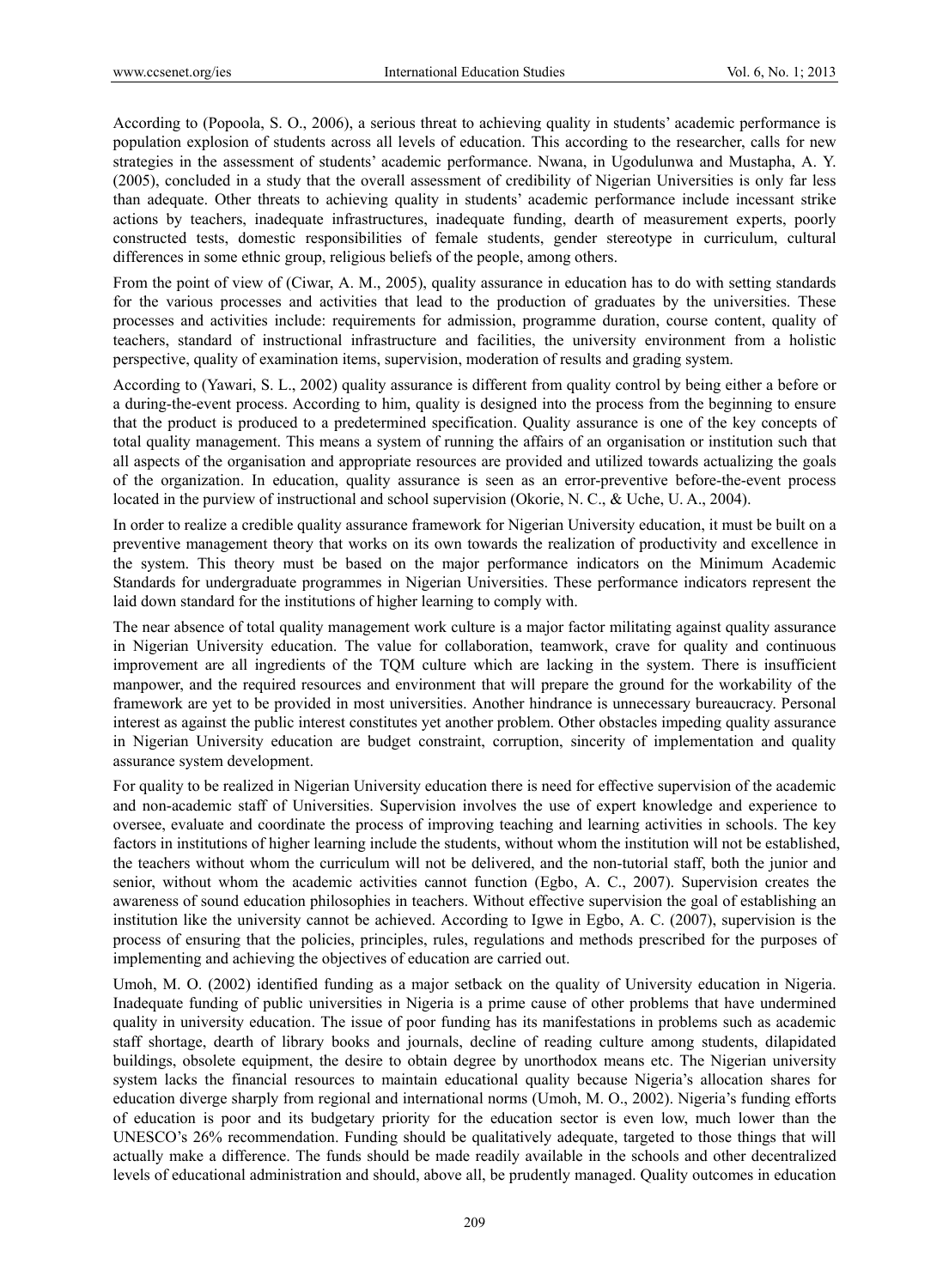can come about only through effective supervision of inputs and processes.

All the people involved in university education should work hard and be under close supervision by the bodies responsible and co-operate with them for a better result. The government should provide enough personnel, materials and finance to carry out the supervisory roles for effective result and enhancement of quality assurance in Nigerian university education.

Internal quality assurance mechanism should be adopted in Nigerian universities. This implies the quality of students admitted into the university in the first instance, the Minimum Academic Standard (MAS) for universities and a Bench Mark Minimum Academic Standard (BMAS) for the disciplines to make them comparable in content with every programme carried out in the Nigerian university system. Okebukola, P. (2006) addressed most of the gaps identified by employers of labour about the quality of graduates from Nigerian Universities as a disparity between the Minimum Academic Standard for universities and Bench-Mark Academic Standard required of the students as a minimum standard obtainable in the best universities the world over. Okebukola, P. went further to say that it does not mean that all aspects of the curriculum should be covered by the lecturers to equip their students with the required knowledge, skill and competencies to face global competitiveness, rather, curriculum should be designed to be relevant to local needs, meet community needs and expectations, develop indigenous culture, social norms and ethos while reflecting current knowledge and best practices with the goals and strategic objectives of a university in its global concern.

Another factor of quality assurance in Nigerian University Education is the external quality assurance mechanism, which is the National University Commission trusted with the responsibility of accreditation. Quality assurance in Nigerian Universities can be guaranteed through the quality of university lecturers employed in a university. This intellectual resource pool that Nigeria is not able to generate and keep impedes her universities' capacity to produce quality graduates that can compete in the global market of knowledge. There should be discipline into the ethics of teaching and learning in institutions. Sorting and other forms of examination malpractice must be seriously addressed for credibility of university education in Nigeria. The government at all levels should give priority attention to education. The nation's ranking of education in the 7-point agenda should be reviewed upward from  $5<sup>th</sup>$  to No. 1 position as education is the bedrock of all development efforts. The provision of adequate number of learning facilities also guarantees quality assurance. This means that the facilities should be provided to meet the population of the students. Proper networking and internet connectivity will give learners ample opportunity to work, interact through e-learning and feel the most like a traditional classroom.

Quality assurance is maintained in a university when it enjoys stable academic calendar devoid of students' unrest, strike actions and other disruptive activities. In the light of the present course credit system run in Nigerian universities, a stable academic calendar becomes relevant. Operating this system requires that the curriculum be organized in such a way that subject areas are broken down into unit courses which are examinable and for which students earn credit (s) if passed. Coombs, P. H. (2008) asserted that the quality of an educational system should be judged by both its ability to enable the students perform well in standard examination and its relevance to the needs of the individual students, the immediate community and the society at large.

Necessity of quality assurance in Nigeria university education is most desirable for various reasons. University education is the nations hope for national development. A nation cannot develop beyond the level of the intellectual capabilities of her teachers. A university system that is plagued with insurmountable problems cannot produce the manpower required for the development of the nation. The factors that account for the poor quality of university education in Nigeria are both internal and external to the universities. The internal factors border around performance and management competency while the external factors include lack of employee motivation and weak accountability for educational performance. A holistic approach is therefore required to address the issues of quality assurance, quality control and quality enhancement in the university sub-sector.

## **3. Purpose of the Study**

The study was undertaken to investigate the state of quality assurance mechanisms in Nigerian universities with a view to recommending measures that would enhance the quality of university education in the country. Specifically, the study sought to:

- 1) Determine the difference in the mean responses of male and female professors regarding the state of quality assurance mechanisms in universities in the south-south region of Nigeria.
- 2) Determine the difference in the mean responses of male and female professors on measures to improve the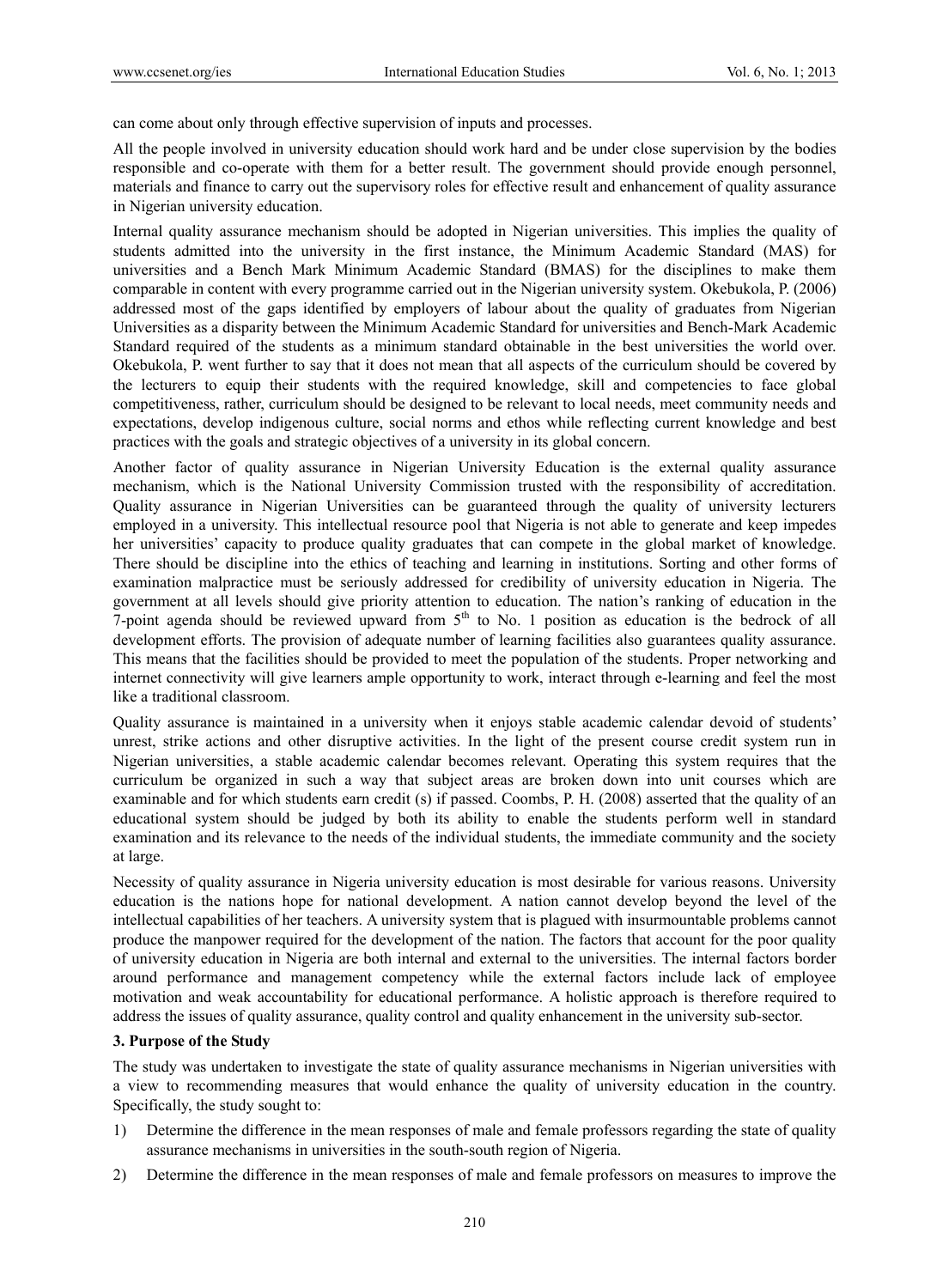quality of university education in the south-south region of Nigeria.

## **4. Research Hypotheses**

The following null hypotheses were formulated to direct the study.

- 1) There is no significant difference in the mean responses of male and female professors regarding the state of quality assurance mechanisms in universities in the south-south region of Nigeria.
- 2) There is no significant difference in the mean responses of male and female professors on measures to improve the quality of university education in the south-south region of Nigeria.

## **5. Methodology**

The survey research design was adopted for this study. This was because the researcher had to gather information regarding the variables under study in order to test the hypotheses. The population consisted of professors from federal universities in the south-south region of Nigeria, numbering 624. The stratified sampling technique was used in selecting a sample of 225 professors from the universities for the study. Professors were used for the population and sample for the study considering their relative importance in Nigerian University Education. They are needed in good number if quality must be maintained in Nigerian University education. They are the root of university education. Considering the uniqueness of males and females in their assessment of issues, it was necessary the assessment of quality in Nigerian university education be based on gender perspective. This ensured proper assessment of the true situation. Two null hypotheses were formulated based on the variables of the study. These were tested at 0.05 alpha level, using t-test analysis. Data collection was done with the use of a structured questionnaire tagged "Quality Assurance in Nigerian University Education" (QANUE). The instrument was duly validated and pilot-tested with a reliability coefficient of 0.73.

## **6. Data Analyses and Results**

## *6.1 Research Questions*

# *Research Question 1*

## *What are the major causes of poor quality of University education in the south-south region of Nigeria?*

Table 1 indicates agreement between the male and female professors in their ranking of the major causes of poor quality of university education in the south-south. Poor remuneration for lecturers in ranked first by both sexes, followed by poor funding, lack of interest by students, etc. Lack of commitment by lecturers is ranked last by the two groups of respondents with weighted means of 2.2 and 2.1.

|            |  |  |  | Table 1. Weighted means and ranking of causes of poor quality of University education in the south-south region |  |
|------------|--|--|--|-----------------------------------------------------------------------------------------------------------------|--|
| of Nigeria |  |  |  |                                                                                                                 |  |

| S/N | Quality<br>of Poor<br>of<br>University<br><b>Causes</b> | <b>Males</b> |                  | <b>Females</b> |                  |
|-----|---------------------------------------------------------|--------------|------------------|----------------|------------------|
|     | <b>Education</b>                                        | <b>Means</b> | Ranking          | <b>Means</b>   | Ranking          |
| 1.  | Poor funding.                                           | 3.7          | 2 <sup>nd</sup>  | 3.6            | 2 <sup>nd</sup>  |
| 2.  | Dearth of academic staff.                               | 2.5          | $12^{th}$        | 2.6            | $12^{th}$        |
| 3.  | Inadequate infrastructure.                              | 3.5          | 4 <sup>th</sup>  | 3.4            | 4 <sup>th</sup>  |
| 4.  | Poor library facilities.                                | 3.2          | $6^{\text{th}}$  | 3.2            | $7^{th}$         |
| 5.  | Poor laboratories.                                      | 3.1          | 7 <sup>th</sup>  | 3.1            | $8^{\text{th}}$  |
| 6.  | Inadequate Instructional facilities.                    | 2.9          | $8^{\text{th}}$  | 2.9            | 9 <sup>th</sup>  |
| 7.  | Poor remuneration for lecturers.                        | 3.8          | $1^{\rm st}$     | 3.7            | 1 <sup>st</sup>  |
| 8.  | Insufficient lecture halls for students.                | 2.4          | 13 <sup>th</sup> | 2.4            | 14 <sup>th</sup> |
| 9.  | Poor supervision.                                       | 2.6          | 11 <sup>th</sup> | 2.7            | 11 <sup>th</sup> |
| 10. | Incessant strike actions.                               | 2.7          | $10^{\text{th}}$ | 2.5            | 13 <sup>th</sup> |
| 11. | Insecurity on campus.                                   | 3.4          | 5 <sup>th</sup>  | 3.3            | 6 <sup>th</sup>  |
| 12. | Examination malpractice.                                | 2.8          | 9 <sup>th</sup>  | 2.8            | $10^{\text{th}}$ |
| 13. | Lack of interest by students.                           | 3.6          | $3^{\text{rd}}$  | 3.5            | 3 <sup>rd</sup>  |
| 14. | Lack of commitment by lecturers.                        | 2.2          | 15 <sup>th</sup> | 1.1            | $15^{\text{th}}$ |
| 15. | Poor admission policy.                                  | 2.3          | 14 <sup>th</sup> | 3.4            | 4 <sup>th</sup>  |

*Cut off point = 2.5*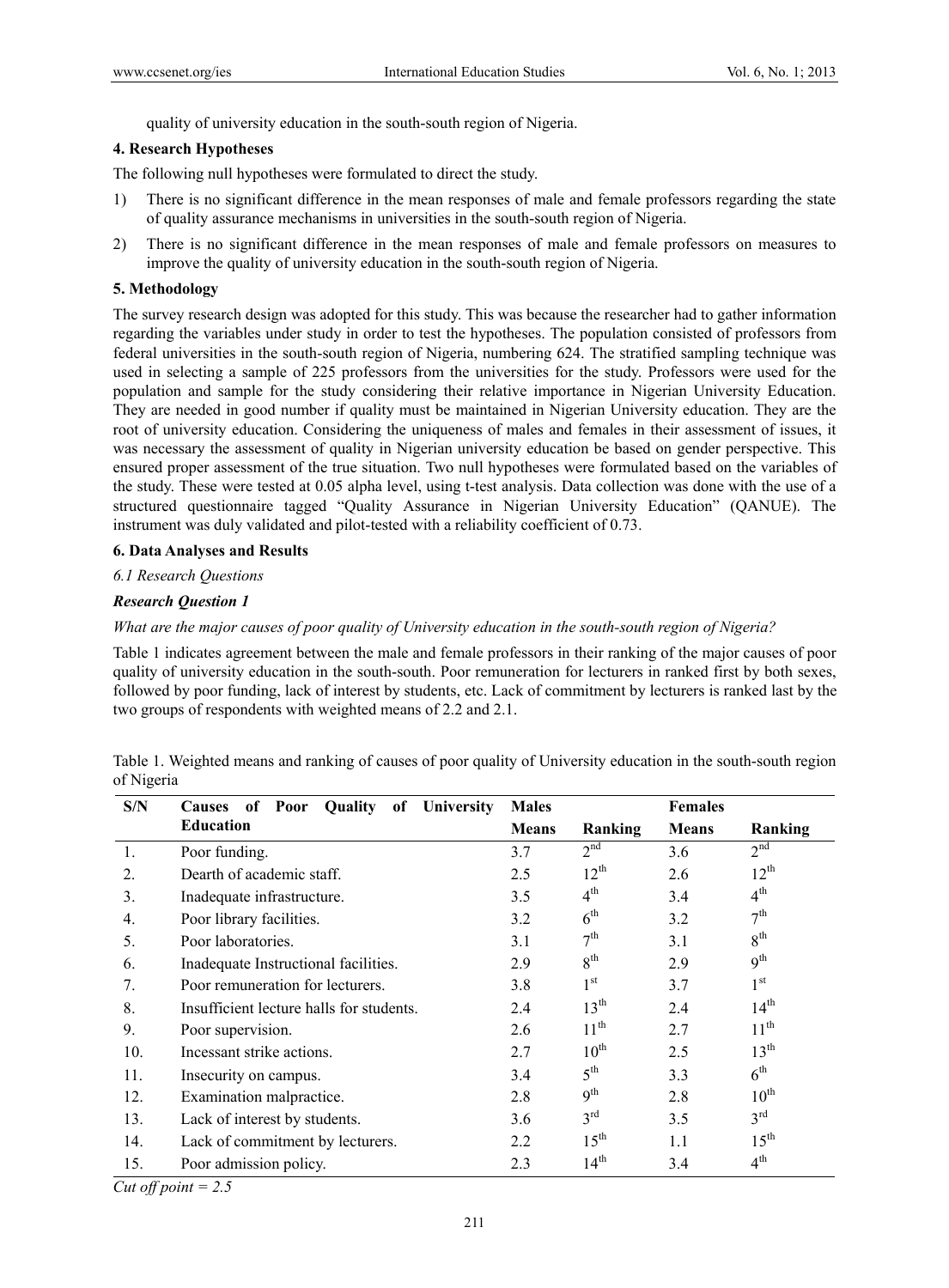# *Research Question 2*

*What are the possible measures to improve the quality of University education in the south-south region of Nigeria?* 

The professors in table 2 generally agree in their ranking of the possible measures of improving the quality of University education in Nigeria. Increased budgetary allocation is ranked first by both male and female professors, followed by institutional autonomy, institutional quality assurance unit, effective supervision and monitoring and lastly abolition of central admission policy.

|  |  | Table 2. Weighted means and ranking of measures to improve the quality of University education in Nigeria |
|--|--|-----------------------------------------------------------------------------------------------------------|
|  |  |                                                                                                           |

| S/N            | Measures to Enhance Quality of University | <b>Males</b> |                       | <b>Females</b> |                 |
|----------------|-------------------------------------------|--------------|-----------------------|----------------|-----------------|
|                | <b>Education</b>                          | <b>Means</b> | Ranking               | <b>Means</b>   | Ranking         |
|                | Increased budgetary allocation.           | 3.9          | 1 st                  | 3.8            | 1 <sup>st</sup> |
| 2.             | Institutional autonomy.                   | 3.7          | $2^{nd}$              | 3.7            | $2^{nd}$        |
| 3 <sub>1</sub> | Effective supervision/monitoring.         | 3.3          | 4 <sup>th</sup>       | 3.2            | $4^{\text{th}}$ |
| 4.             | Abolition of central admission policy.    | 2.8          | $\zeta$ <sup>th</sup> | 2.6            | 5 <sup>th</sup> |
|                | Institutional quality assurance unit.     | 3.6          | $2^{\text{rd}}$       | 35             | $2^{\text{rd}}$ |

*Cut off point = 2.5* 

## *6.2 Hypotheses Testing*

## *Hypothesis 1*

*There is no significant difference in the mean responses of male and female professors regarding the state of quality assurance mechanisms in Universities in the south-south region of Nigeria.* 

Table 3 indicates no significant difference in the mean responses of the professors in 13 out of the 15 identified quality assurance indices in the universities, with t-values less than the critical t-values of 1.96. The null hypothesis was therefore retained. However, the responses of the professors were different regarding items 14 and 15 with calculated t-values greater than the critical t.

| Table 3. Weighted means and t-test of the responses of male and female professors regarding the state of quality |  |  |  |  |
|------------------------------------------------------------------------------------------------------------------|--|--|--|--|
| assurance mechanisms in Nigerian Universities                                                                    |  |  |  |  |

| S/N | <b>Quality Assurance Indices</b>             | <b>Means</b> |        | t-value | <b>Remarks</b> |
|-----|----------------------------------------------|--------------|--------|---------|----------------|
|     | Universities in the south-south suffer from: | Male         | Female |         |                |
| 1.  | Poor funding.                                | 3.7          | 3.6    | 0.97    | <b>NS</b>      |
| 2.  | Dearth of academic staff.                    | 2.5          | 2.6    | 1.52    | <b>NS</b>      |
| 3.  | Inadequate infrastructure.                   | 3.5          | 3.4    | 1.01    | <b>NS</b>      |
| 4.  | Poor library facilities.                     | 3.2          | 3.2    | 1.04    | <b>NS</b>      |
| 5.  | Poor laboratories.                           | 3.1          | 3.1    | 1.06    | <b>NS</b>      |
| 6.  | Inadequate Instructional facilities.         | 2.9          | 2.9    | 1.11    | <b>NS</b>      |
| 7.  | Poor remuneration for lecturers.             | 3.8          | 3.7    | 0.94    | <b>NS</b>      |
| 8.  | Insufficient lecture halls for students.     | 2.4          | 2.4    | 1.66    | <b>NS</b>      |
| 9.  | Poor supervision.                            | 2.6          | 2.7    | 1.47    | NS.            |
| 10. | Incessant strike actions.                    | 2.7          | 2.5    | 1.32    | <b>NS</b>      |
| 11. | Insecurity on campus.                        | 3.4          | 3.3    | 1.03    | <b>NS</b>      |
| 12. | Examination malpractice.                     | 2.8          | 2.8    | 1.19    | NS.            |
| 13. | Lack of interest by students.                | 3.6          | 3.5    | 1.01    | <b>NS</b>      |
| 14. | Lack of commitment by lecturers.             | 2.2          | 1.1    | 2.99    | S              |
| 15. | Poor admission policy.                       | 2.3          | 3.4    | 2.97    | S              |

 $N_1 = 127$ ;  $N_2 = 98$ ; df = 223; t-cri = 1.96; Average t-cal = 1.42; S = Significant; NS = Not Significant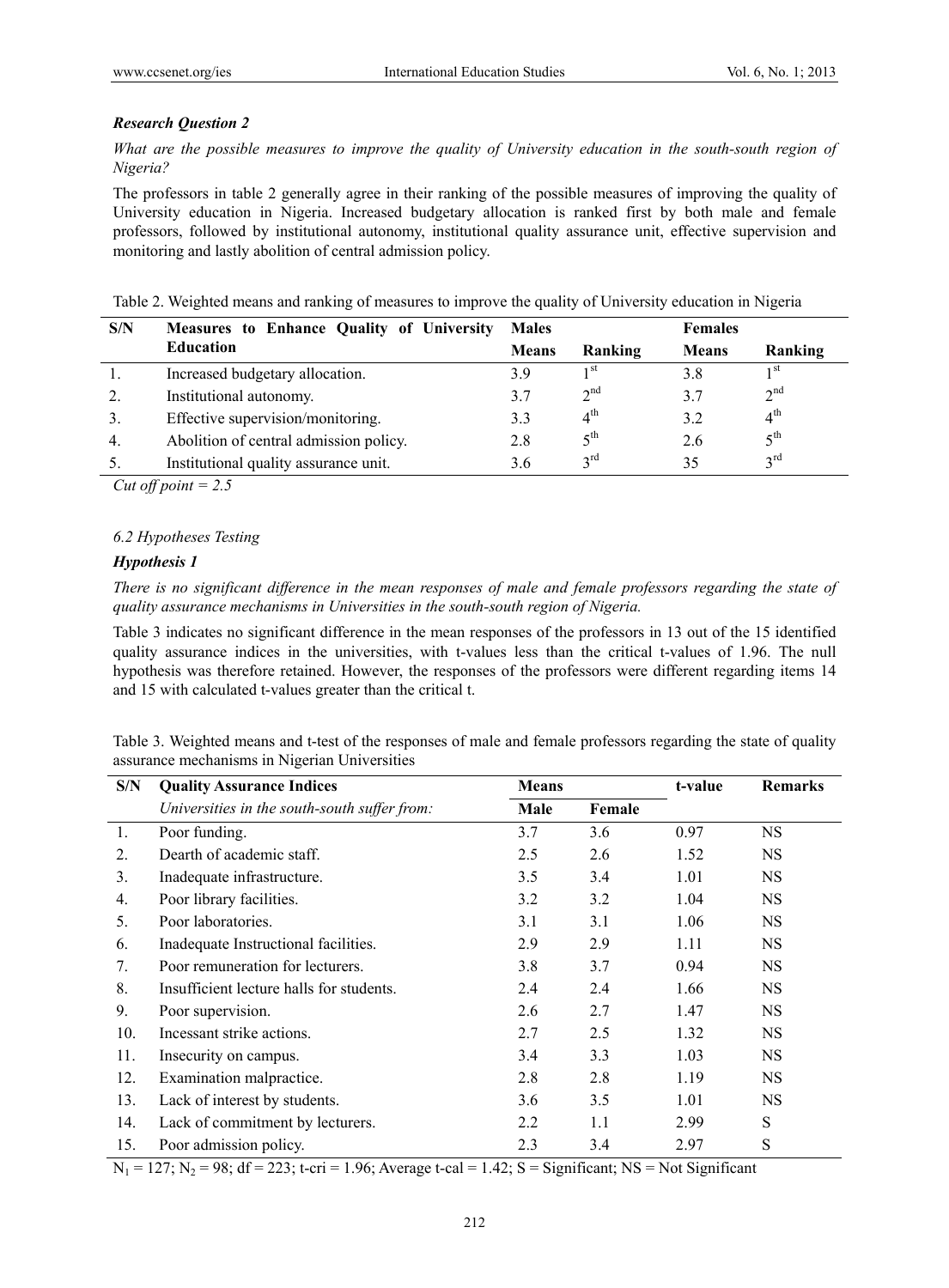# *Hypothesis 2*

*There is no significant difference in the mean responses of male and female professors on measures to improve the quality of University education in the south-south region of Nigeria.* 

Table 4 shows no significant difference in the mean responses of the male and female professors regarding measures of improving the quality of university education in Nigeria. The t-values in all the identified items were less than the critical t-values leading to the retention of the null hypothesis.

Table 4. Weighted mean and t-test of the responses of male and female professors regarding measures to improve the quality of University education in Nigeria

| S/N | Measures to Enhance Quality Assurance in Means                                             |      |        | t-value | <b>Remarks</b> |
|-----|--------------------------------------------------------------------------------------------|------|--------|---------|----------------|
|     | <b>Nigerian Universities</b>                                                               | Male | Female |         |                |
|     | University<br>Ouality<br>Nigerian<br>in<br>assurance<br>education can be enhanced through: |      |        |         |                |
| 1.  | Increase budgetary allocation.                                                             | 3.9  | 3.8    | 0.99    | NS             |
| 2.  | Institutional autonomy.                                                                    | 3.7  | 3.7    | 1.01    | <b>NS</b>      |
| 3.  | Effective supervision/monitoring.                                                          | 3.3  | 3.2    | 1.11    | <b>NS</b>      |
| 4.  | Abolition of central admission policy.                                                     | 2.8  | 2.6    | 1.21    | <b>NS</b>      |
| 5.  | Institutional quality assurance unit.                                                      | 3.6  | 35     | 1.06    | NS             |

 $N_1 = 127$ ;  $N_2 = 98$ ;  $df = 223$ ; t-cri = 1.96; Average t-cal = 1.08;

 $S =$  Significant;  $NS = Not$  Significant

## **7. Discussion of Findings**

Analysis of data on the state of quality assurance mechanisms in Nigerian universities revealed no significant differences in the mean responses of the male and female professors. Thirteen of the fifteen quality assurance items had their t-values less than the critical t-value. The average t-value of 1.42 was equally less than the critical t-value leading to the retention of the null hypothesis. This is in line with the result of the research question. The implication is that both the male and female professors agree to the poor state of quality assurance mechanisms in Nigerian Universities.

This finding is supported by many studies. Ifedili (2005) observed that many departments in Nigerian universities are producing not so qualified graduates which have a negative chain effect on the economic, social and political development of the country. As reported by Osagie, R. O. (2005), the Honourable Minister of Education regretted the poor state of quality assurance mechanisms in Nigerian Universities when the Minister noted that foreign universities are reluctant to recognise Nigerian Universities Degrees and that many parents are sending their children to foreign universities for quality education. This confirms the poor state of quality assurance mechanisms in Nigerian Universities.

The analysis of data to test hypothesis two indicated an agreement in the mean responses of the professors regarding the measures to improve the quality of university education in Nigeria. The t-values of all the identified measures and the average t-value of 1.08 were less than the critical t-value. This led to the retention of the null hypothesis. The result of the research question is in line with this finding. The finding is backed up by many studies. Okebukola, P. (2004) sees quality assurance in Nigerian Universities as a process of continuous improvement in the quality of teaching and learning activities which will be achieved via pathways of employing mechanisms, internal and external to the universities. Ciwar, A. M. (2005) identified admission policy, supervision, quality of teachers, standard of instructional and infrastructural facilities, programme duration, course content, quality of examination items and the university environment as some of those quality assurance indices that have to be improved for a better quality of university education in Nigeria. Umoh, M. O. (2002) equally identified funding as an aspect that must be looked into if the quality of university education must be improved in the country. The quality of university education in Nigeria would be greatly improved if all stakeholders were concerned about the problems of the educational system.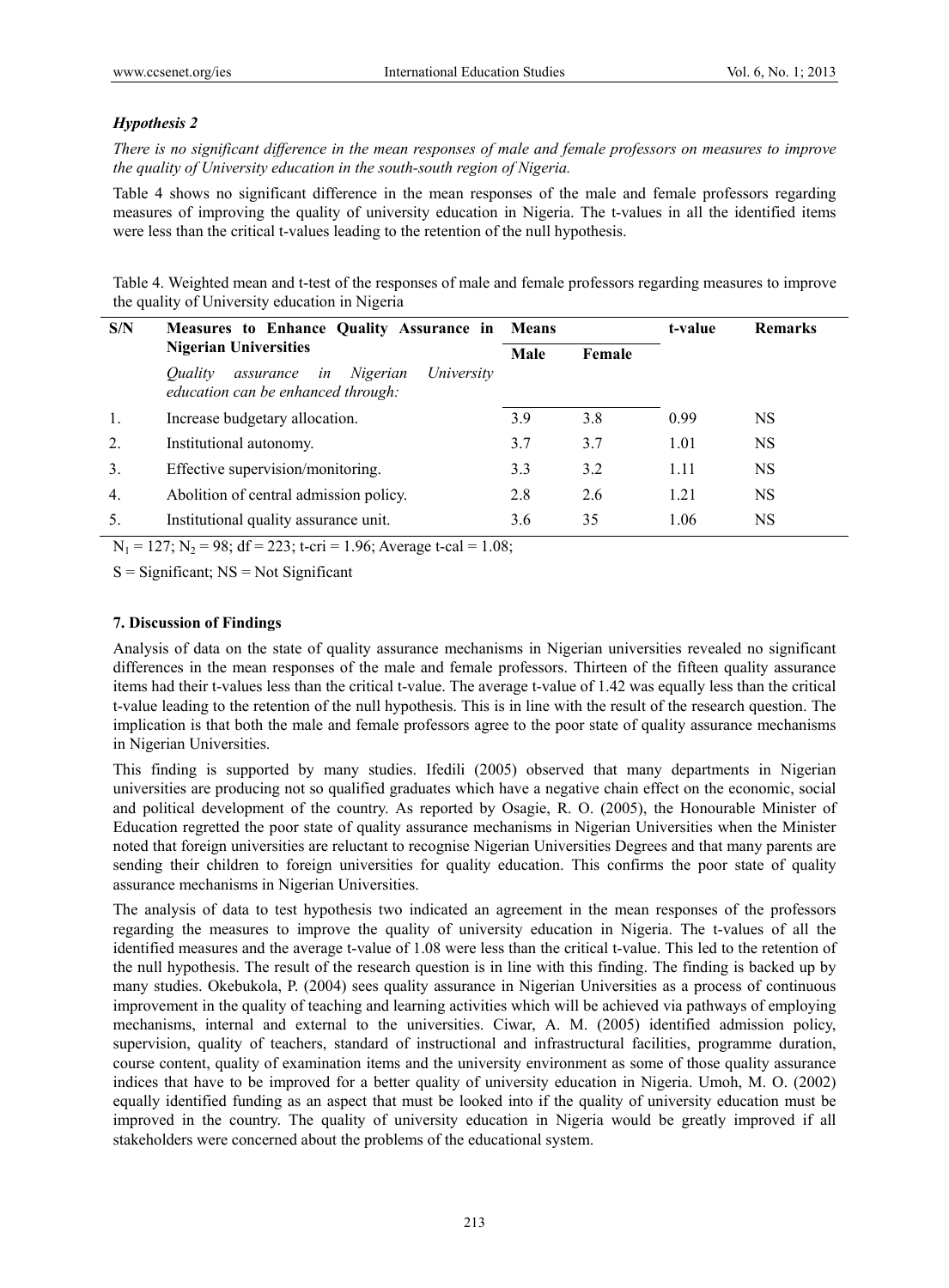#### **8. Conclusion**

On the basis of the data analysis, the following conclusions were drawn:

- The quality of Nigerian University Education is low and cannot measure up globally due to the poor state of quality assurance mechanisms in the universities.
- Increased budgetary allocation, institutional autonomy, effective supervision/ monitoring, instructional quality assurance unit and abolition of central admission policy are possible measures that would enhance the quality of University education in Nigeria.

#### **9. Recommendations**

Quality assurance is the immediate and long-term solution to the problem of poor quality in university education in Nigeria. The adoption and implementation of internal and external Quality Assurance Mechanisms will facilitate the actualization of the goals of university education in Nigeria. On the basis of this, the following measures are recommended to enhance the actualization of quality assurance in Nigerian university education.

- 1) As the major stakeholder in the education sector, the government should appreciate the strategic position of universities in national development and increase its budgetary allocation to the sector.
- 2) The NUC should be repositioned and empowered adequately to enable it carry out its quality control function.
- 3) All stakeholders in the education sector (the government, parents, students, teachers, non-governmental organizations, the private sector) should be sensitized and gingered to perform their roles effectively. The business of providing qualitative university education for Nigerians should be a collective responsibility of all stakeholders in the education sector. If the stakeholders are able to identify their roles, admit them and be alive to their responsibilities, qualitative university education for the Nigerian child would be guaranteed.
- 4) Universities should be mandated to set up Quality Assurance Units to supervise and monitor academic activities on campuses. Quality Assurance Committees (QAC) should be set up to ensure that members of the institutions are familiar with the quality assurance requirements as well as implementing them in the activities they carry out.
- 5) Politicization of the system, especially in terms of appointments, should be discouraged. Appointments should be on merit to facilitate internal efficiency in the system.
- 6) Universities that flaunt regulations on quality assurance should be duly penalized.

#### **10. Contribution to Existing Knowledge**

This study is hoped to make significant contribution to existing knowledge in the area of quality assurance in Nigerian Universities. The findings of the study have revealed the extent of quality assurance mechanisms in Nigerian University education. This debunks existing pre-conceptions about the quality of Nigerian University education, especially universities in the south-south zone. Besides, the study has also added for the stock of literature in globalization, quality assurance and university education.

#### **References**

- Adedipe, R. O. (2005). "Economic Impact of Tertiary Education on Human Capital Development in Nigeria". *Human Resource Development in Africa.* Ibadan; the Nigerian Economic Society. Selected Papers for 2002 Annual Conference.
- Ajayi, K. (2004). "Minimum Standards and Accountability in University Education". In: B. A. Eheazu and U. M. O. Ivowi (Eds), *Minimum Standards and Accountability in the Nigerian Education system, Nigerian Academy of Education.* Port Harcourt, Mercury International.
- Babalola, J. B. (2001). "*Quality Assurance and child-friendly strategies for improving public school effectiveness and teacher performance in a Democratic Nigeria".* Ibadan: NAEAP Publication.
- Birnbaum, T. (2004). "*Quality of education produced and delivered by different institutions".* Retrieved May 5, 2004, from http:// www.about.com/education
- Ciwar, A. M. (2005). "*Teachers Registration Council of Nigeria and Quality Assurance in Teacher Education".* Being a Lead Paper Presented at the Committee of Deans of Education in Nigeria Universities 2005 meeting, University of Illorin, 2005.
- Coombs, P. H. (2008). "Efficiency of Investment in Higher Education in Nigeria". *Unpublished M. Sc. Thesis*.